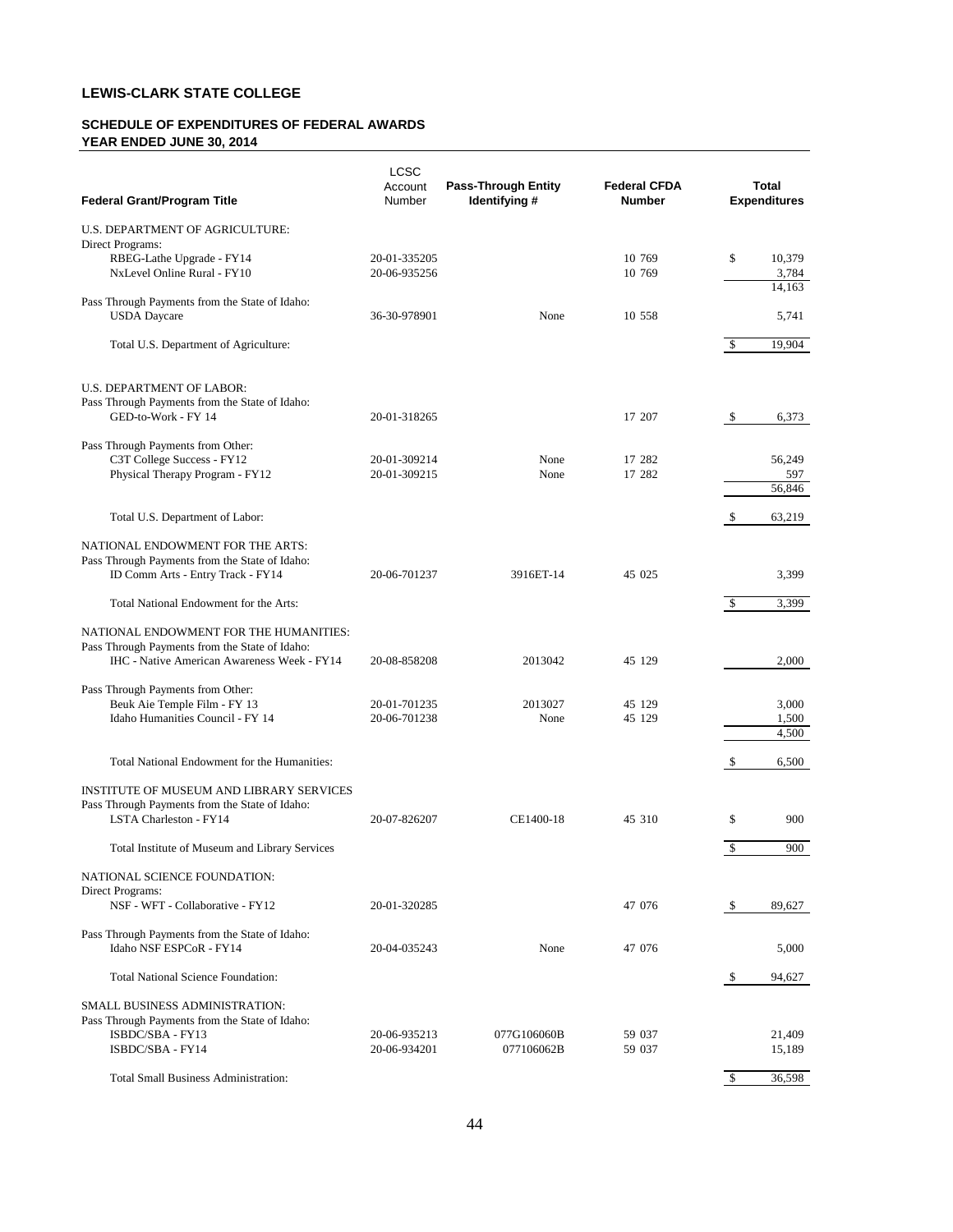# **LEWIS-CLARK STATE COLLEGE**

### **SCHEDULE OF EXPENDITURES OF FEDERAL AWARDS YEAR ENDED JUNE 30, 2014**

| U.S. DEPARTMENT OF EDUCATION: |
|-------------------------------|
|                               |

| Direct Programs:                                         |              |                   |         |                 |
|----------------------------------------------------------|--------------|-------------------|---------|-----------------|
| <b>Student Financial Assistance Cluster:</b>             |              |                   |         |                 |
| Supplemental Education Opportunity Grant                 | 21-21-857405 |                   | 84 007  | \$<br>88,595    |
| Federal Workstudy Program                                | 21-21-857403 |                   | 84 033  | 74,592          |
| Perkins Loan Program                                     | 40-40-860802 |                   | 84 038  | 14,878          |
| Pell Grant                                               | 21-21-857404 |                   | 84 063  | 7,211,879       |
| Direct Loan Program                                      | 21-21-857410 |                   | 84 268  | 16,231,163      |
| Federal Teach Grant                                      | 21-21-857414 |                   | 84 379  | 21,702          |
|                                                          |              |                   |         | 23,642,809      |
| TRIO Cluster:                                            |              |                   |         |                 |
| TRIO Academic Services - Year 3 - FY13                   | 20-08-851207 |                   | 84 042A | 54,637          |
| TRIO Academic Services Yr 4 - FY14                       | 20-08-851208 |                   | 84 042A | 236,559         |
| TRiO Academic Services Scholarships                      | 20-08-851210 |                   | 84 042A | 9,408           |
| Clearwater Valley ETS - Year 2 - FY13                    | 20-08-862204 |                   | 84 044A | 36,278          |
| Clearwater Valley ETS - Year 3 - FY14                    | 20-08-862205 |                   | 84 044A | 181,501         |
|                                                          |              |                   |         | 518,384         |
| Pass Through Payments from the State of Idaho:           |              |                   |         |                 |
| ABE-Federal Direct Services - FY13                       | 20-01-318250 | F-ABE-D01-13A-610 | 84 002A | 1,752           |
| ABE Leadership-OVAE & Content Train. - FY13 20-01-318252 |              | F-ABE-L01-13B-610 | 84 002A | 569             |
| ABE-Federal Admin - FY13                                 | 20-01-318253 | F-ABE-D02-13B-610 | 84 002A | 377             |
| ABE Leadership-Applied Learning - FY13                   | 20-01-318255 | F-ABE-L01-13A-610 | 84 002A | (1,321)         |
| ABE Leadership - Bridge Project - FY13                   | 20-01-318256 | F-ABE-L10-13D-610 | 84 002A | (244)           |
| ABE Federal Direct Services - FY14                       | 20-01-318257 | F-ABE-D01-14A-610 | 84 002A | 146,970         |
| <b>ABE ITRP - FY14</b>                                   | 20-01-318259 | F-ABE-L10-14A-610 | 84 002A | 28,395          |
| ABE Federal Admin - FY14                                 | 20-01-318260 | F-ABE-D02-14B-610 | 84 002A | 460             |
| DOC Spec Ed - FY14                                       | 20-01-318261 | None Noted        | 84 002A | 43,359          |
| ABE Incentive Award - FY14                               | 20-01-318263 | F-ABE-L06-14B-610 | 84 002A | 5,709           |
| ABE OVAE Training - FY14                                 | 20-01-318264 | F-ABE-L01-14C-610 | 84 002A | 374             |
|                                                          |              |                   |         | 226,399         |
| Tech Prep - Adv Learning Partnership - FY13              | 20-01-301205 | RFF-C16-13A-610   | 84 048A | 4,337           |
| Tech Prep - Adv Learning Partnership - FY14              | 20-01-303202 | RFF-C16-14A-610   | 84 048A | 67,930          |
| Counseling for Prof-Tech Students - FY14                 | 20-01-303203 | SFF-A08-14A-610C  | 84 048A | 8,523           |
| Career Pioneer Project - FY13                            | 20-01-309219 | None              | 84 048A | 1,358           |
| Prof-Tech Education Center - FY13                        | 20-01-309220 | PFF-B09-13A-610   | 84 048A | (294)           |
| Prof-Tech Education Center - FY14                        | 20-01-309223 | PFF-B09-14A-610   | 84 048A | 126,759         |
| Career Pioneer Network - FY 14                           | 20-01-309226 | None              | 84 048A | 4,342           |
|                                                          |              |                   |         | 212,954         |
| SBOE Near to Peer - FY13                                 | 20-01-285201 | None              | 84 378A | 8.438           |
| SBOE Near to Peer - FY14                                 | 20-01-285202 | None              | 84 378A | 86,413          |
| SBOE Dual Credit Scholarships - FY14                     | 20-01-296215 | None              | 84 378A | 21,060          |
|                                                          |              |                   |         | 115,911         |
| Pass Through Payments from Other:                        |              |                   |         |                 |
| TESLA Program - Year 3 - FY13                            | 20-01-102265 | 09MSP13           | 84 366  | 4,466           |
| TESLA Program - Year 1 - FY14                            | 20-01-102284 | 12MSP17           | 84 366  | 168,930         |
|                                                          |              |                   |         | 173,396         |
| Total U.S. Department of Education:                      |              |                   |         | 24,889,853<br>S |